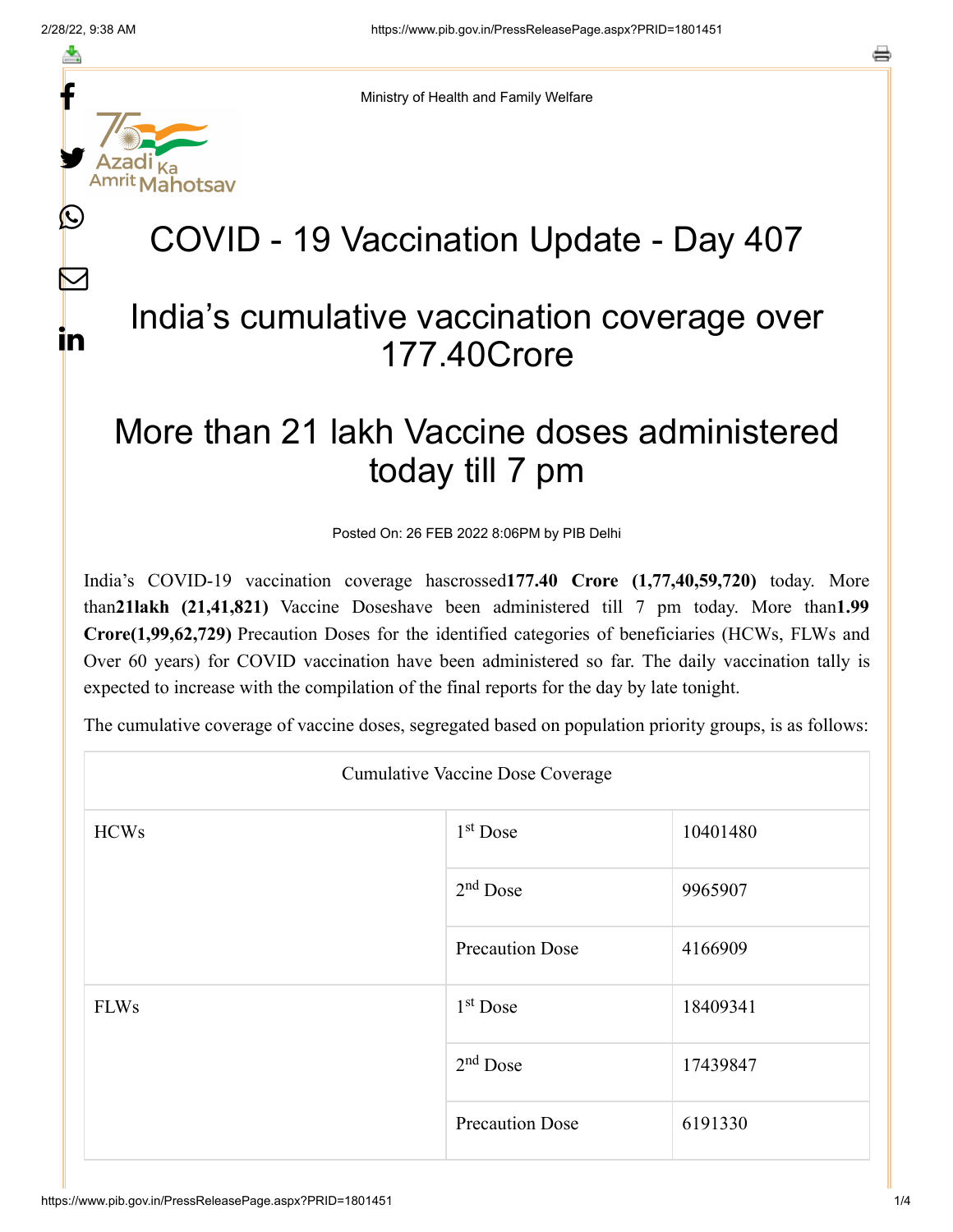| f<br>$\bf \Omega$ | Age Group 15-18 years                        | $1st$ Dose             | 54747973   |
|-------------------|----------------------------------------------|------------------------|------------|
|                   |                                              | $2nd$ Dose             | 27260355   |
|                   | Age Group 18-44 years                        | 1 <sup>st</sup> Dose   | 551674510  |
|                   |                                              | $2nd$ Dose             | 443457581  |
| in                | Age Group 45-59 years                        | 1 <sup>st</sup> Dose   | 202251597  |
|                   |                                              | $2nd$ Dose             | 179982110  |
|                   | Over 60 years                                | 1 <sup>st</sup> Dose   | 126392536  |
|                   |                                              | $2nd$ Dose             | 112113754  |
|                   |                                              | <b>Precaution Dose</b> | 9604490    |
|                   | Cumulative 1 <sup>st</sup> dose administered |                        | 963877437  |
|                   | Cumulative 2 <sup>nd</sup> dose administered |                        | 790219554  |
|                   | <b>Precaution Dose</b>                       |                        | 19962729   |
|                   | Total                                        |                        | 1774059720 |

Today's achievement in the vaccination exercise, segregated by population priority groups, is as follows:

| Date: 26 <sup>th</sup> February, 2022 (407 <sup>th</sup> Day) |                        |       |  |
|---------------------------------------------------------------|------------------------|-------|--|
| <b>HCWs</b>                                                   | $1st$ Dose             | 79    |  |
|                                                               | $2nd$ Dose             | 1242  |  |
|                                                               | <b>Precaution Dose</b> | 13104 |  |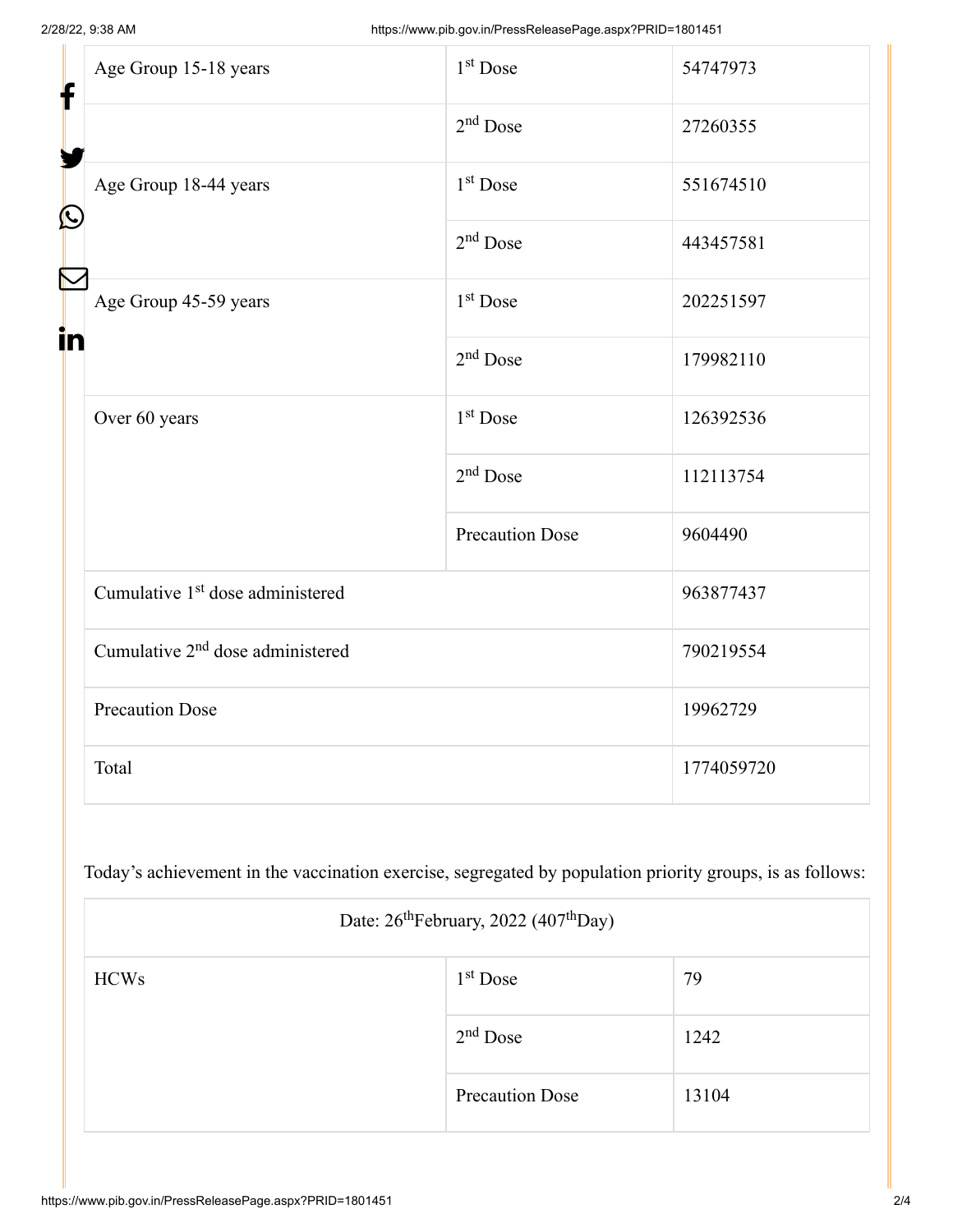| f            | <b>FLWs</b>                                  | $1st$ Dose             | 131     |  |
|--------------|----------------------------------------------|------------------------|---------|--|
|              |                                              | $2nd$ Dose             | 2302    |  |
|              |                                              | <b>Precaution Dose</b> | 20887   |  |
| $\bf \Omega$ | Age Group 15-18 years                        | 1 <sup>st</sup> Dose   | 113130  |  |
|              |                                              | $2nd$ Dose             | 606101  |  |
| in           | Age Group 18-44 years                        | $1st$ Dose             | 142585  |  |
|              |                                              | $2nd$ Dose             | 853526  |  |
|              | Age Group 45-59 years                        | 1 <sup>st</sup> Dose   | 20991   |  |
|              |                                              | $2nd$ Dose             | 178572  |  |
|              | Over 60 years                                | $1st$ Dose             | 18698   |  |
|              |                                              | $2nd$ Dose             | 108961  |  |
|              |                                              | <b>Precaution Dose</b> | 61512   |  |
|              | Cumulative 1 <sup>st</sup> dose administered |                        | 295614  |  |
|              | Cumulative 2 <sup>nd</sup> dose administered |                        | 1750704 |  |
|              | <b>Precaution Dose</b>                       |                        | 95503   |  |
|              | Total                                        |                        | 2141821 |  |

The vaccination exercise as a tool to protect the most vulnerable population groups in the country from COVID-19 continues to be regularly reviewed and monitored at the highest level.

\*\*\*\*

MV